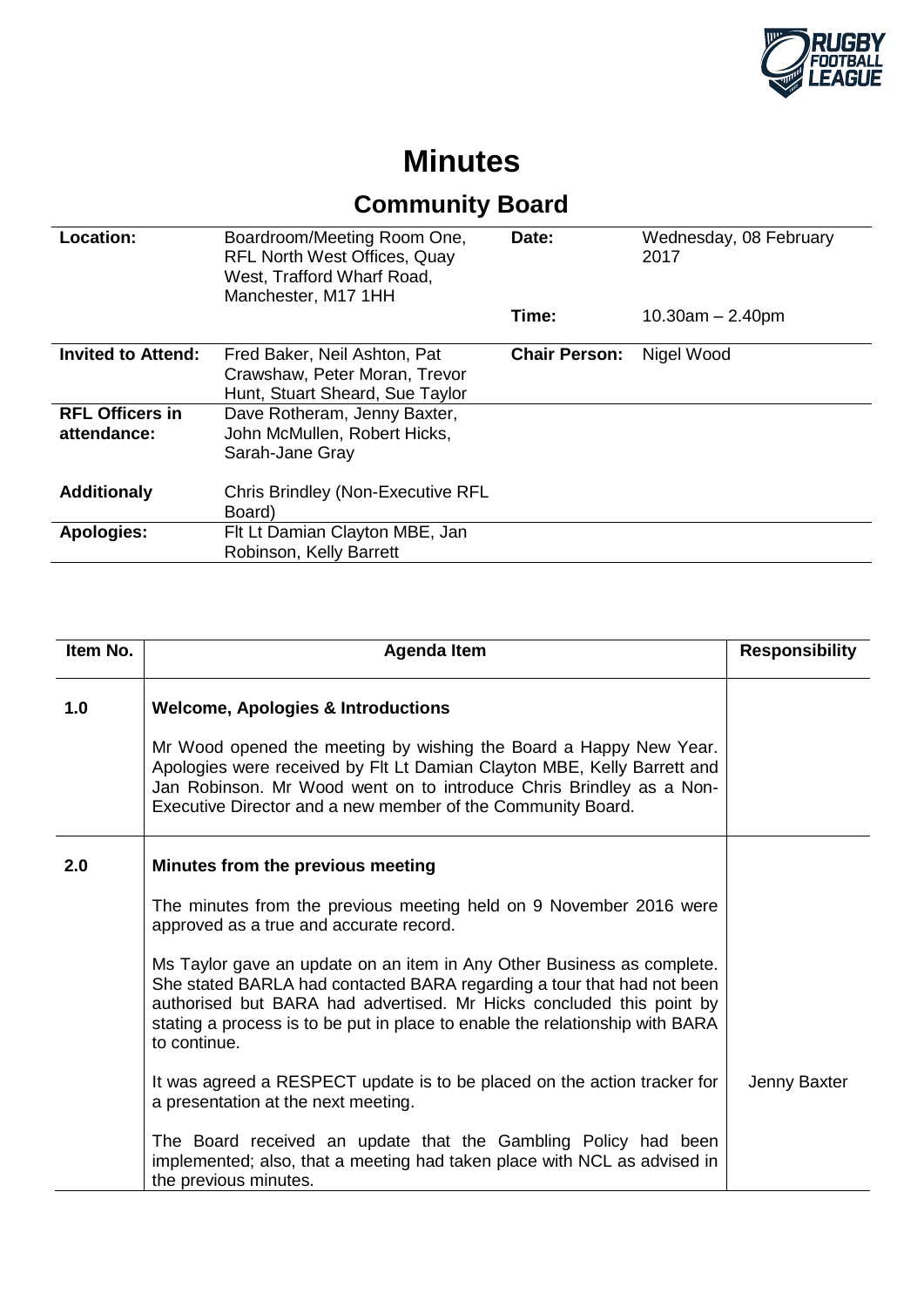|     | Mr Baker requested all presentations are distributed immediately post<br>Community Board meetings for the Board members' reference, and to keep<br>members informed who are unable to attend.<br>Mr Hicks stated the minutes would be uploaded to the website and would<br>be relocated to be more accessible than their current location.                                                                                                                                                                                                                                                                                                                                                                                          |         |
|-----|-------------------------------------------------------------------------------------------------------------------------------------------------------------------------------------------------------------------------------------------------------------------------------------------------------------------------------------------------------------------------------------------------------------------------------------------------------------------------------------------------------------------------------------------------------------------------------------------------------------------------------------------------------------------------------------------------------------------------------------|---------|
| 3.0 | <b>Matters Arising</b>                                                                                                                                                                                                                                                                                                                                                                                                                                                                                                                                                                                                                                                                                                              |         |
|     | It was agreed items completed or due to be included in this meeting could<br>be removed. These were items 1-10.                                                                                                                                                                                                                                                                                                                                                                                                                                                                                                                                                                                                                     |         |
|     | Ms Gray gave her apologies for not completing item 11 (A working group of<br>the community strategy is to be put together). The opportunity for the Board<br>to feed into this action would take place during this meeting.                                                                                                                                                                                                                                                                                                                                                                                                                                                                                                         |         |
| 4.0 | <b>Standing Reports</b>                                                                                                                                                                                                                                                                                                                                                                                                                                                                                                                                                                                                                                                                                                             |         |
|     | Mr McMullen stated all questions received pre-meeting had received a<br>response.                                                                                                                                                                                                                                                                                                                                                                                                                                                                                                                                                                                                                                                   |         |
| 4.1 | <b>Community Delivery</b>                                                                                                                                                                                                                                                                                                                                                                                                                                                                                                                                                                                                                                                                                                           |         |
|     | Ms Crawshaw enquired if the RFL Commercial Department could assist with<br>gaining sponsorship for the Student World Cup. Ms Gray explained the<br>gaining sponsorship process and the work done so far by the Commercial<br>department who had already been tasked with this.                                                                                                                                                                                                                                                                                                                                                                                                                                                      |         |
|     | Mr Moran requested the figures in 2.1 (Higher Education) be refined to the<br>type of game and to each game played. It was agreed moving forwards<br>figures such as these will be refined by type of game/number of games<br>played throughout this paper. It was agreed tables within new format reports<br>are the best way to show these figures, with previous years' figures included<br>for comparison. A discussion took place regarding more figures, data and<br>rationale with papers. Ms Gray was tasked with briefing the authors to<br>ensure that data forms a greater part of future papers.                                                                                                                        | SJ Gray |
|     | Mr Ashcroft agreed with the above and suggested the figures for section 4<br>(Secondary Schools) would be of interest as he predicted they would reveal<br>a drop-in player numbers.                                                                                                                                                                                                                                                                                                                                                                                                                                                                                                                                                |         |
|     | The Champion Schools competition was discussed and Ms Gray stated the<br>competition is to be revised. Mr Ashton added to this by explaining<br>curriculum pressures and staffing constraints. He went on to explain the<br>competition is currently servicing some schools and explained further why<br>the review is taking place. The rationale detailed included the competition<br>not being balanced as not all schools are able to play competitively which in<br>turn discourages teams to incur travel costs only to be beaten in games. It<br>was stated the current Champion Schools competition is not increasing<br>participation numbers and is not always an enjoyable experience for the<br>schools or competitors. |         |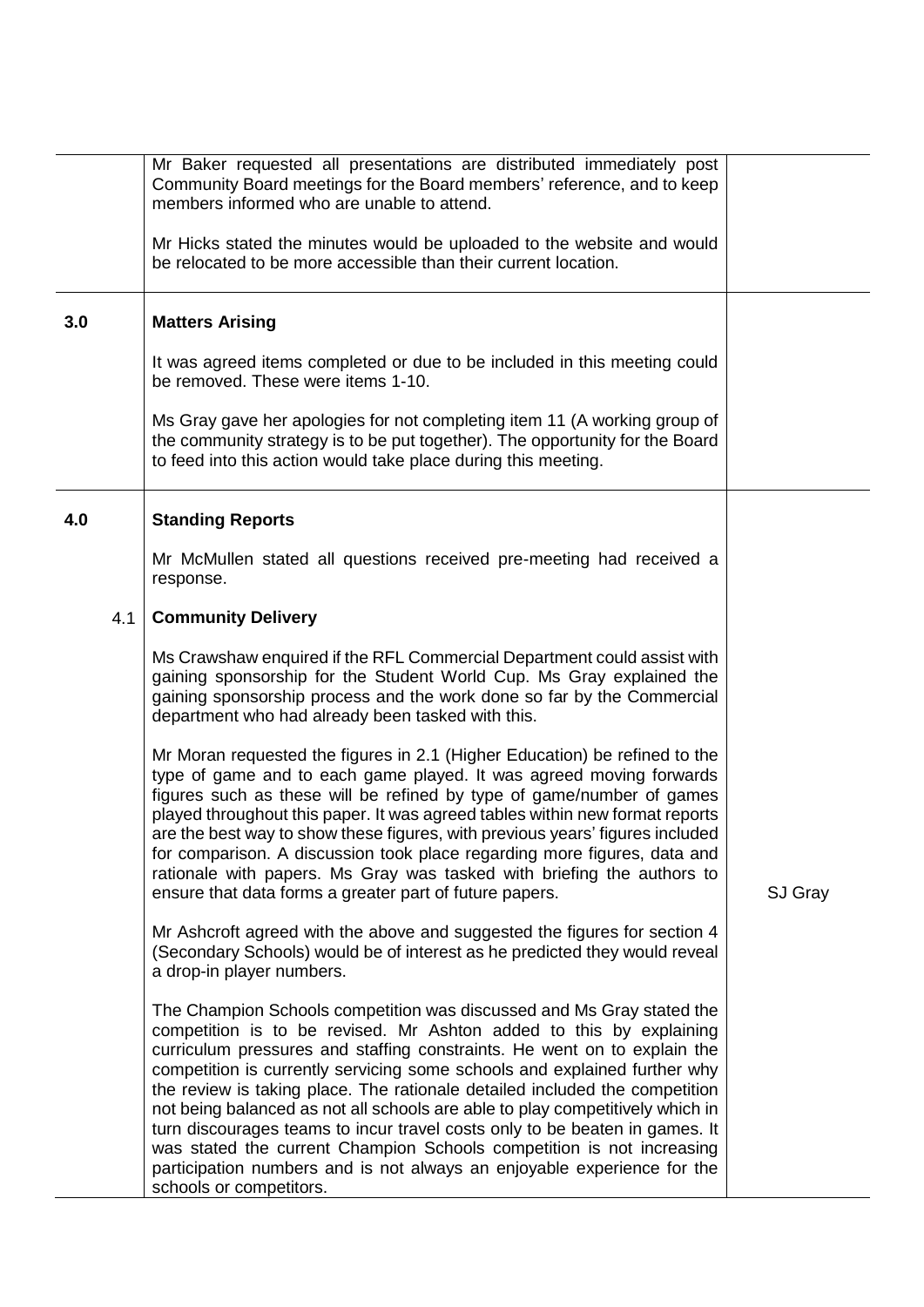| Mr Baker recognised and praised RFL colleagues for the implemented<br>Primary Rugby League ethos and the ongoing changes in coach philosophy<br>through Coach Development.<br>Ms Gray indicated the Champion Schools proposed changed format would<br>be circulated to the Board for the Board to champion and encourage the<br>SJ Gray<br>changes.<br>In section 7 (Primary Rugby League), it was detailed the 2017 Handbooks<br>have been printed and are being distributed. It was explained the North West<br>League will work from a slightly altered version.                                                                                                                                                                                                                                                                                                                                                                                              |  |
|------------------------------------------------------------------------------------------------------------------------------------------------------------------------------------------------------------------------------------------------------------------------------------------------------------------------------------------------------------------------------------------------------------------------------------------------------------------------------------------------------------------------------------------------------------------------------------------------------------------------------------------------------------------------------------------------------------------------------------------------------------------------------------------------------------------------------------------------------------------------------------------------------------------------------------------------------------------|--|
|                                                                                                                                                                                                                                                                                                                                                                                                                                                                                                                                                                                                                                                                                                                                                                                                                                                                                                                                                                  |  |
|                                                                                                                                                                                                                                                                                                                                                                                                                                                                                                                                                                                                                                                                                                                                                                                                                                                                                                                                                                  |  |
|                                                                                                                                                                                                                                                                                                                                                                                                                                                                                                                                                                                                                                                                                                                                                                                                                                                                                                                                                                  |  |
| 4.2<br><b>Player &amp; Coaching Development Report</b>                                                                                                                                                                                                                                                                                                                                                                                                                                                                                                                                                                                                                                                                                                                                                                                                                                                                                                           |  |
| Mr Rotheram described the paper.                                                                                                                                                                                                                                                                                                                                                                                                                                                                                                                                                                                                                                                                                                                                                                                                                                                                                                                                 |  |
| Ms Crawshaw stated that herself and Jan Robinson had attended the<br>Embed the Pathway conference last month and praised it highly. She went<br>on to encourage other Board members to attend future events.                                                                                                                                                                                                                                                                                                                                                                                                                                                                                                                                                                                                                                                                                                                                                     |  |
| The Embed the Pathway name was discussed and Mr Rotheram explained<br>the history and origin of the name. He went on to explain the programme is<br>to be rebranded in 2017 and relaunched in January 2018. Ms Gray<br>explained this will conform to the recent rebranding of the Rugby Football<br>League FL and England Rugby League.                                                                                                                                                                                                                                                                                                                                                                                                                                                                                                                                                                                                                         |  |
| Mr Sheard brought to light an advertised holiday programme at Huddersfield<br>that he believed could be part of the England Talent Pathway programme<br>which was being charged for, he deemed this to be inappropriate. Mr<br>Rotheram was tasked to look into this.<br>Dave Rotheram                                                                                                                                                                                                                                                                                                                                                                                                                                                                                                                                                                                                                                                                           |  |
| Mr Crawshaw voiced her concerns over former players using professional<br>clubs to charge for coaching to children and how she believes this activity<br>does not conform to the pathway in place. Ms Gray and Mr Wood agreed<br>any Rugby League activity must be perceived as positive and that the RFL<br>needs to be inclusive of any activity. Ms Gray went on to state a 'light touch'<br>approach would be used by the RFL around such activity. Mr Wood<br>concluded by stating these activities are private enterprises and their<br>legalities are not under the RFL's remit, but that checks can be carried out<br>if concerns are raised over their operation. Ms Gray stated the framework<br>on this piece of work is to be brought to the next meeting. The figures on<br>SJ Gray<br>what Performance and Development perceive to be the quantity on private<br>companies who coach Rugby League will be pulled together for the next<br>meeting. |  |
| Appendix 1 was explained as a recruitment tool for collages with a Category<br>3 academy to promote Rugby League to U16s.                                                                                                                                                                                                                                                                                                                                                                                                                                                                                                                                                                                                                                                                                                                                                                                                                                        |  |
| Ms Crawshaw explained this will not conflict with schools or Champion<br>School activity.                                                                                                                                                                                                                                                                                                                                                                                                                                                                                                                                                                                                                                                                                                                                                                                                                                                                        |  |
|                                                                                                                                                                                                                                                                                                                                                                                                                                                                                                                                                                                                                                                                                                                                                                                                                                                                                                                                                                  |  |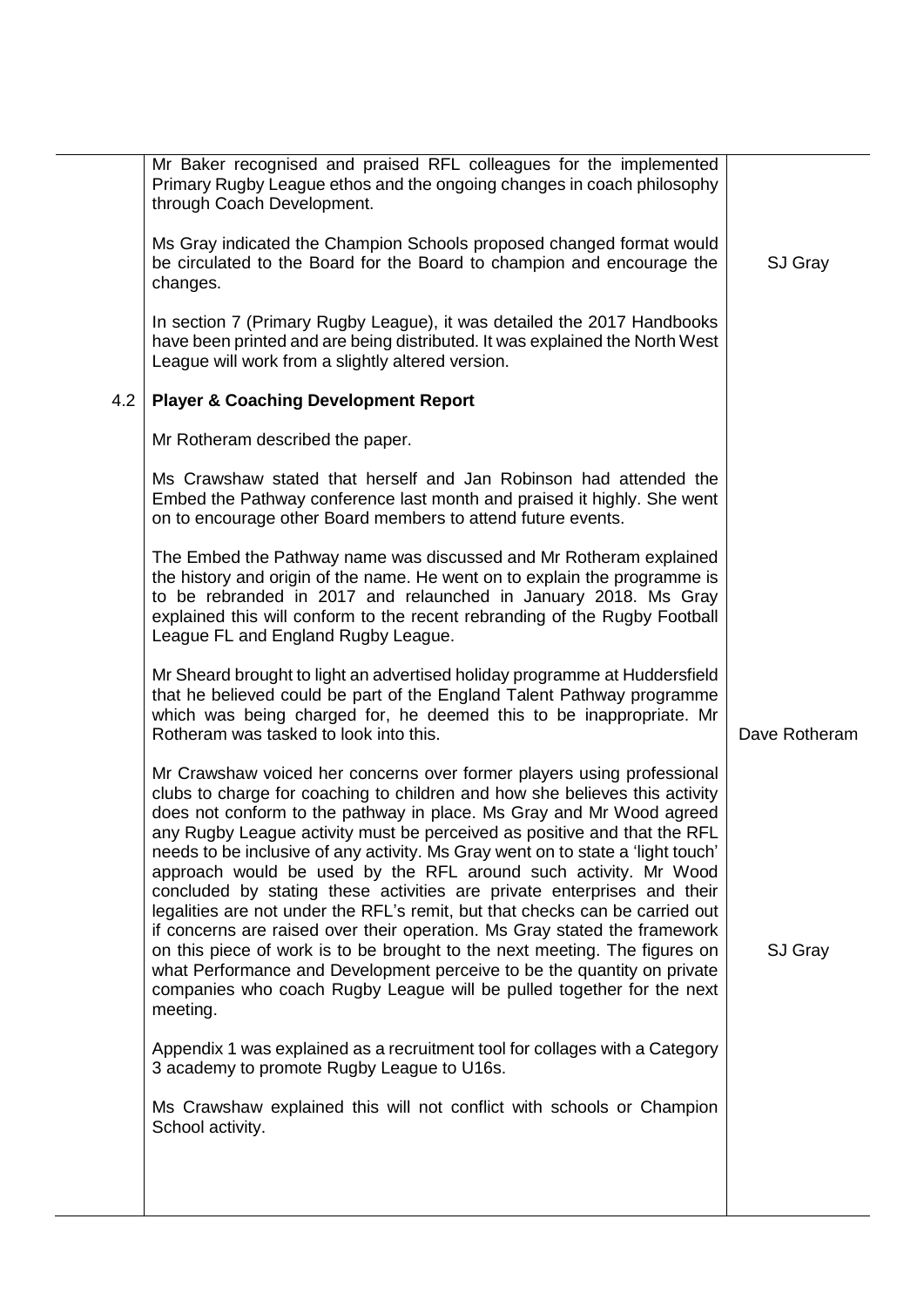Mr Moran went on to voice concerns over this model to which Mr Ashton expressed his concerns over a rest time in the season available to players and giving them too much choice. In conclusion, Mr Wood stated this model is offering choice to players and he believed no major issues had been raised at this meeting. He concluded timescale conflict will have to be dealt with at a local level.

Appendix 2 was introduced and Board members were asked not to share its content.

## 4.3 **Safeguarding**

The paper was introduced and the floor was open to the Board's questions.

Mr Baker explained he had attended the Safeguarding Conference 2017 to which he gave positive feedback. He went on to suggest that the conference could have been publicised more.

Mr Hicks confirmed figures in item 2.5 (Breakdown of causes by type of case) were not age specific.

Mr Moran requested the figures in the table in item 2.6 (Distributed by age group and league) to be categorised.

It was noted there is no spike in figures to raise any concern. Mr Hicks went on to state Colette Eden is currently working with the Government on Safeguarding and the relevant Departments are positive on Rugby League's dealings with Safeguarding process and reporting.

## 4.4 **Marketing and Communications**

Ms Gray began her presentation and explained its content. The pages detailed highlights in the grassroots game; Referees; Club features; Lee Radford plays in Yorkshire Men's League; Challenge Cup; Super League star takes NCL coaching role; Season Launch.

The whole game Season Launch 2017 event was discussed at length and Ms Gray stated this would take place again after the learnings from this year's event. Mr Wood stated, on reflection, the grassroots section would be scheduled before Super League. Mr Ashton went on to explain his school attendees had a positive Rugby League experience and how the event made use of Rugby League's unique accessibility to the Professional game. Ms Gray stated her positivity re: the improvement of the representation of the community game as a whole. Mr Hunt reiterated positive feedback from himself and other attending journalists.

A video of highlights from the event was shown.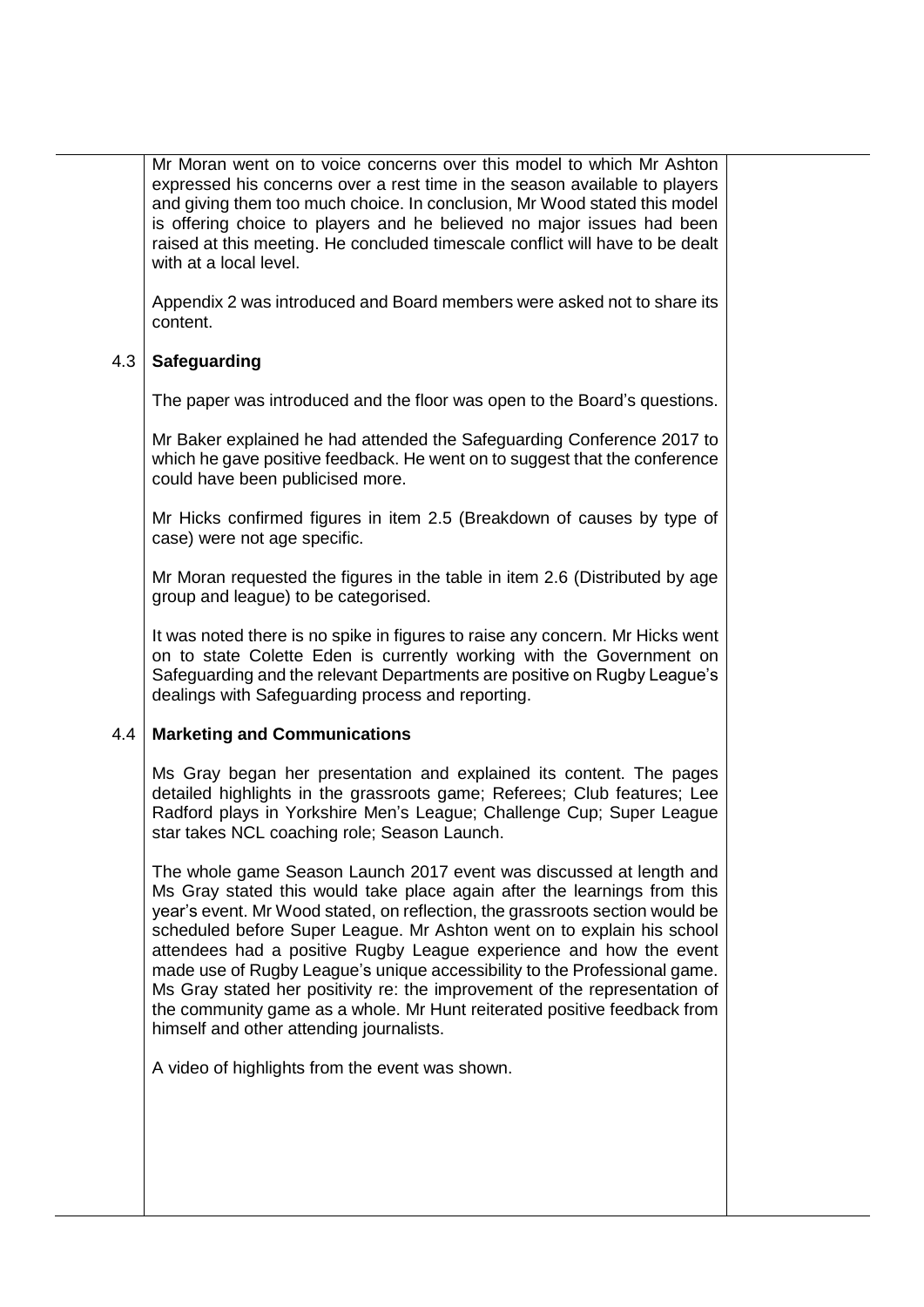| 4.5 | <b>Sky Try</b>                                                                                                                                                                                                                                                                                                                                                                                                                                                                                  |                           |
|-----|-------------------------------------------------------------------------------------------------------------------------------------------------------------------------------------------------------------------------------------------------------------------------------------------------------------------------------------------------------------------------------------------------------------------------------------------------------------------------------------------------|---------------------------|
|     | Ms Crawshaw expressed her judgement on the quality of the paper on<br>Quality Assurance recently distributed via email to the Board. Ms Gray<br>explained the Quality Assurance paper is used for several reasons and this<br>may be why the paper has been deemed not fully comprehensive for the<br>Board's specific needs as an advisory group. It was agreed Tracy Power is<br>to attend the next meeting to present on Sky Try in more detail to the Board.                                | <b>Tracy Power</b>        |
|     | There was a further discussion over the paper's content along with the<br>Quality Assurance document and their headlines and figures. It was stated<br>more statistics, data and specifics are required.                                                                                                                                                                                                                                                                                        |                           |
| 5.0 | <b>Sport England Development Projects</b>                                                                                                                                                                                                                                                                                                                                                                                                                                                       |                           |
|     | Mr McMullen explained the paper and the process undergone to produce it.<br>It was explained all projects are still pilot schemes.                                                                                                                                                                                                                                                                                                                                                              |                           |
|     | Ms Crawshaw stated her interest in the paper and how it included all the<br>information she required.                                                                                                                                                                                                                                                                                                                                                                                           |                           |
|     | Mr Hunt voiced his concerns over activity in Cumbria and stated there is<br>currently no Sky Try activity in the area as well as receiving a red rag rating<br>on this paper. Mr Ashton added to this stating the Embed the Pathway<br>figures are low in Cumbia. Mr McMullen explained the work being carried<br>out in Cumbria, which does includes Sky Try, and the work being completed<br>by Development colleagues. He stated his positivity in the figures improving<br>moving forwards. |                           |
|     | Mr Ashton requested a piece of work to collate all programmes currently<br>being delivered in Cumbria along with associated figures.                                                                                                                                                                                                                                                                                                                                                            | Alan Davidson/<br>SJ Gray |
|     | Ms Gray updated the Board on a stakeholder meeting in Cumbria she<br>attended in November. She described the appetite of the attendees to assist<br>the pro-clubs to link closer with Foundations and the community game. Ms<br>Gray explained a piece of work Alison O'Brien is undergoing on data<br>showing the work to bring partners together. Ms Gray concluded this by<br>stating the meeting had not been a one-off and more would follow this<br>season.                               |                           |
|     | Cumbria challenges were discussed.                                                                                                                                                                                                                                                                                                                                                                                                                                                              |                           |
|     | Mr McMullen went on to explain a piece of work completed by Alan Davidson<br>on Cumbria competitions and how they looked in 2016. He explained how<br>the paper was data-led, not anecdotal, on competitions and number of<br>teams.                                                                                                                                                                                                                                                            |                           |
|     | It was stated it is in the best interests of Sport England the projects detail on<br>the paper continue, succeed and become sustainable and self-funding. The<br>key successes and lessons learned are to be brought to a future meeting by<br>Chris Rankin-Wright.                                                                                                                                                                                                                             | Chris Rankin-<br>Wright   |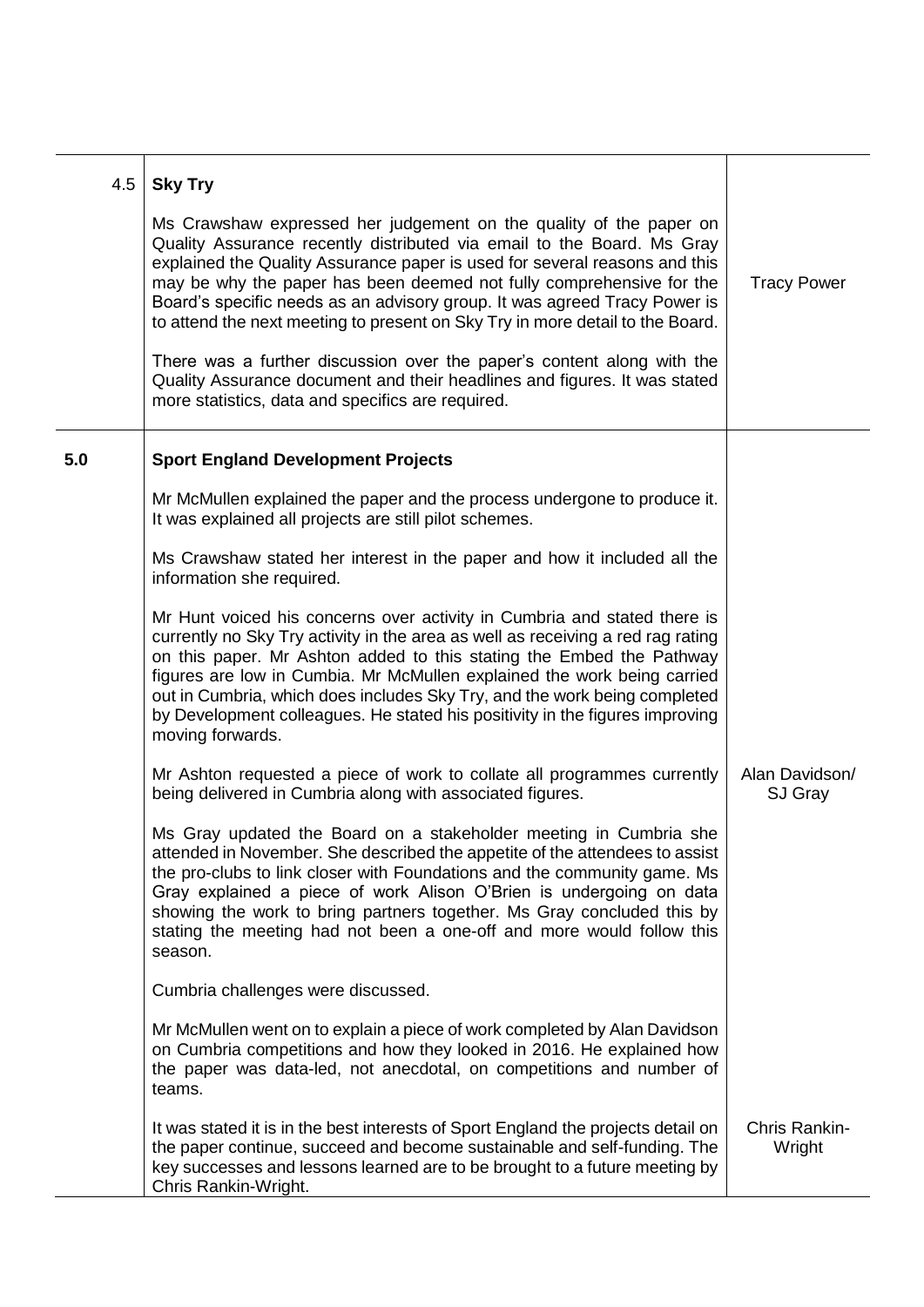|     | Touch and Tag Rugby as intellectual property was discussed.                                                                                                                                                                                                                                                                                                                                                                                                                                                             |         |
|-----|-------------------------------------------------------------------------------------------------------------------------------------------------------------------------------------------------------------------------------------------------------------------------------------------------------------------------------------------------------------------------------------------------------------------------------------------------------------------------------------------------------------------------|---------|
| 6.0 | 2017 events                                                                                                                                                                                                                                                                                                                                                                                                                                                                                                             |         |
|     | Ms Gray explained the criteria for Tier 1 Community Events 2017 (the most<br>prestigious in the calendar). A paper outlining this and the proposed events<br>was distributed. Ms Gray explained, moving forwards, partly due to the<br>restructure within the RFL, working smarter would be a priority and she<br>explained how volunteers would be supported to be involved in the running<br>of events. She explained the tier 3, not mentioned on the paper, would<br>include all other not listed community events. |         |
|     | Mr Hunt stated his belief the International Community Lions should be<br>included to the Tier 1 list in the 2018 season. It was agreed this would be<br>the case and a review of the Tier 1 events would take place each season.                                                                                                                                                                                                                                                                                        |         |
|     | There was a discussion over the pinnacle of the community game being<br>Lions.                                                                                                                                                                                                                                                                                                                                                                                                                                          |         |
|     | Mr Baker expressed his concerns over calendar commitments over the Tier<br>1 events as he believed they all fell within a short space of time. This was<br>discussed and agreed this could not be altered due to Rugby League being<br>a seasonal sport.                                                                                                                                                                                                                                                                |         |
|     | Ms Crawshaw suggested an English Students' game for the University/<br>College event still unnamed on the paper scheduled for the 2 June 2017 at<br>Headingley. It was agreed this would sit well as a Tier 1 event and would be<br>added to the list.                                                                                                                                                                                                                                                                  | SJ Gray |
|     | Ms Gray explained the agreement and commitment given to Damian<br>Clayton MBE to include the Jack Harrison event as a Tier 1 event in 2017.                                                                                                                                                                                                                                                                                                                                                                             |         |
|     | Mr Wood explained feedback on the paper could be received post meeting<br>after delegates had had time to digest the content of the paper.                                                                                                                                                                                                                                                                                                                                                                              |         |
|     | <b>LUNCH</b>                                                                                                                                                                                                                                                                                                                                                                                                                                                                                                            |         |
| 7.0 | Restructure updates and 2017 plans                                                                                                                                                                                                                                                                                                                                                                                                                                                                                      |         |
|     | A presentation alongside handouts were received. Ms Gray opened with the<br>news that Sport England had deferred the submission and resubmission<br>was now scheduled for 20 February with a scheduled date for the funding<br>decision on 21 March.                                                                                                                                                                                                                                                                    |         |
|     | As part of the presentation the Strategic Pillars were explained and<br>discussed. These were; Successful and Sustainable clubs, competitions<br>and foundations; A new pathway in Education; Rugby League variants;<br>Talent.                                                                                                                                                                                                                                                                                         |         |
|     |                                                                                                                                                                                                                                                                                                                                                                                                                                                                                                                         |         |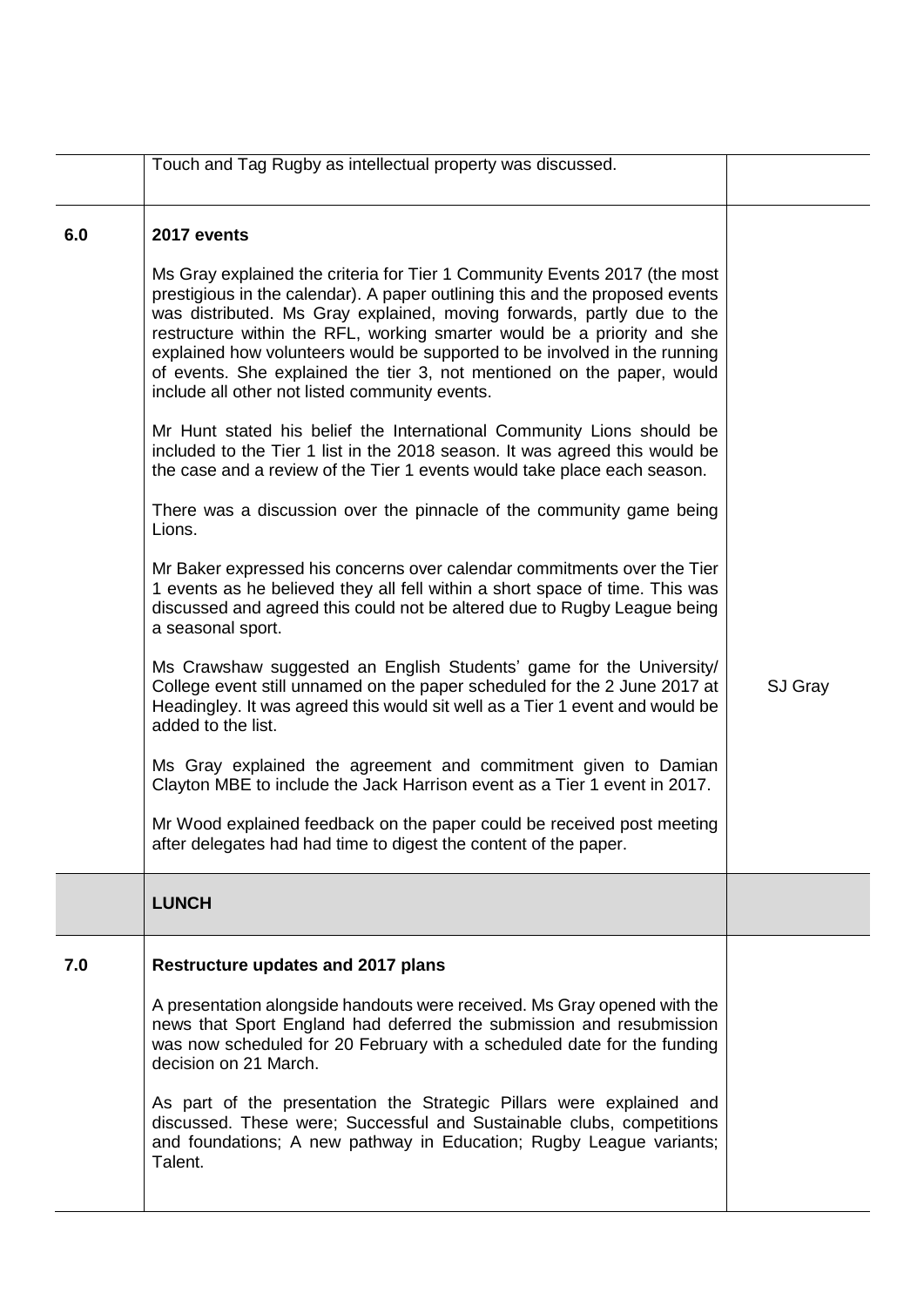|  | Any other business<br>8.0<br>Mr Sheard requested short form notes, similar to Jan Robinson's are<br>produced so they can be distributed as usual despite Jan's absence at the<br><b>Robert Hicks</b><br>meeting. Mr Hicks was tasked with this. |  | The work streams were detailed. Mr Wood reiterated this piece of work is<br>for Rugby League to produce for the benefit of Rugby League itself and it<br>not determined by any externals.<br>It was noted Women's Rugby League is not classed as a variant in this<br>structure but is throughout the whole strategy. The workstreams include a<br>new pathway, including a Women's Super League.<br>Ms Gray went on to explain the organogram of the new structure for the<br>Performance and Development and Operations departments. She<br>cautioned the Board this was a live project and was still on going. She<br>reiterated the new structure will have a major change on how colleagues'<br>work is completed and efficiencies.<br>Ms Crawshaw voiced concerns over external funding being too greater an<br>influence on colleagues' jobs and the effect this has on the community<br>game. Mr Wood stated change is constant and the RFL's challenge is to<br>ensure that the disturbance is minimised. Mr Wood went on to explain briefly<br>how the RFL created revenue.<br>Ms Crawshaw explained further concern over loosing colleagues due to<br>restructures every 4 years. A central, constant, unchangeable structure was<br>discussed, rather than key departments changing every funding cycle.<br>It was noted once this work is complete and colleagues have filled the<br>positions available, this will be communicated to the Board.<br>Mr Moran voiced his perception that the RFL gives a lack of support to the<br>community game to which Mr Wood stated an ecosystem of the RFL would<br>be distributed at a later stage as he strongly disagreed with this perception.<br>Mr Wood went on to explain the RFL Board and corporate structure and how<br>the Board's work is governed.<br>Mr Sheard gave his opinion the Operations department structure is key to<br>the community game and its structure should be kept constant but how the<br>Development team's structure could differ dependant on the current cycle's<br>strategic goals.<br>Mr Brindley concluded the discussion by stating changes in sport or<br>business is constant and happens very quickly and each funding cycle will<br>differ from the previous. He explained the structure of departments will alter<br>at the next funding cycle in order to enable Rugby League to succeed in the<br>future. He stated technology is key and the RFL need to stay ahead of the<br>curve to progress. | SJ Gray<br>Nigel Wood |
|--|-------------------------------------------------------------------------------------------------------------------------------------------------------------------------------------------------------------------------------------------------|--|-------------------------------------------------------------------------------------------------------------------------------------------------------------------------------------------------------------------------------------------------------------------------------------------------------------------------------------------------------------------------------------------------------------------------------------------------------------------------------------------------------------------------------------------------------------------------------------------------------------------------------------------------------------------------------------------------------------------------------------------------------------------------------------------------------------------------------------------------------------------------------------------------------------------------------------------------------------------------------------------------------------------------------------------------------------------------------------------------------------------------------------------------------------------------------------------------------------------------------------------------------------------------------------------------------------------------------------------------------------------------------------------------------------------------------------------------------------------------------------------------------------------------------------------------------------------------------------------------------------------------------------------------------------------------------------------------------------------------------------------------------------------------------------------------------------------------------------------------------------------------------------------------------------------------------------------------------------------------------------------------------------------------------------------------------------------------------------------------------------------------------------------------------------------------------------------------------------------------------------------------------------------------------------------------------------------------------------------------------------------------------------------------------------------------------------------------------------------------------------------------------|-----------------------|
|--|-------------------------------------------------------------------------------------------------------------------------------------------------------------------------------------------------------------------------------------------------|--|-------------------------------------------------------------------------------------------------------------------------------------------------------------------------------------------------------------------------------------------------------------------------------------------------------------------------------------------------------------------------------------------------------------------------------------------------------------------------------------------------------------------------------------------------------------------------------------------------------------------------------------------------------------------------------------------------------------------------------------------------------------------------------------------------------------------------------------------------------------------------------------------------------------------------------------------------------------------------------------------------------------------------------------------------------------------------------------------------------------------------------------------------------------------------------------------------------------------------------------------------------------------------------------------------------------------------------------------------------------------------------------------------------------------------------------------------------------------------------------------------------------------------------------------------------------------------------------------------------------------------------------------------------------------------------------------------------------------------------------------------------------------------------------------------------------------------------------------------------------------------------------------------------------------------------------------------------------------------------------------------------------------------------------------------------------------------------------------------------------------------------------------------------------------------------------------------------------------------------------------------------------------------------------------------------------------------------------------------------------------------------------------------------------------------------------------------------------------------------------------------------|-----------------------|